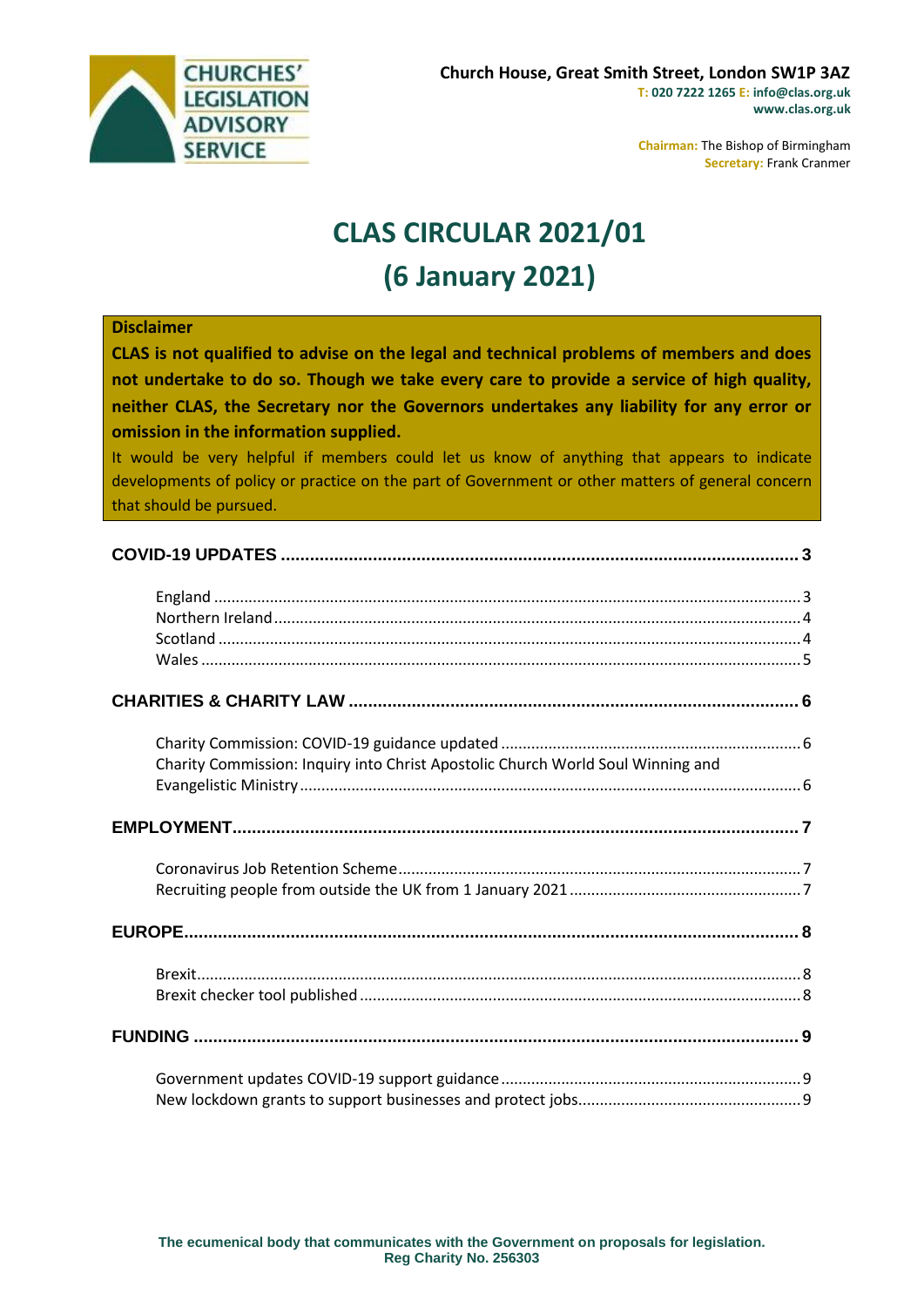| COVID-19: Guidance for the safe use of multi-purpose community facilities  11 |  |
|-------------------------------------------------------------------------------|--|
|                                                                               |  |
|                                                                               |  |
|                                                                               |  |
|                                                                               |  |
|                                                                               |  |
|                                                                               |  |
|                                                                               |  |
|                                                                               |  |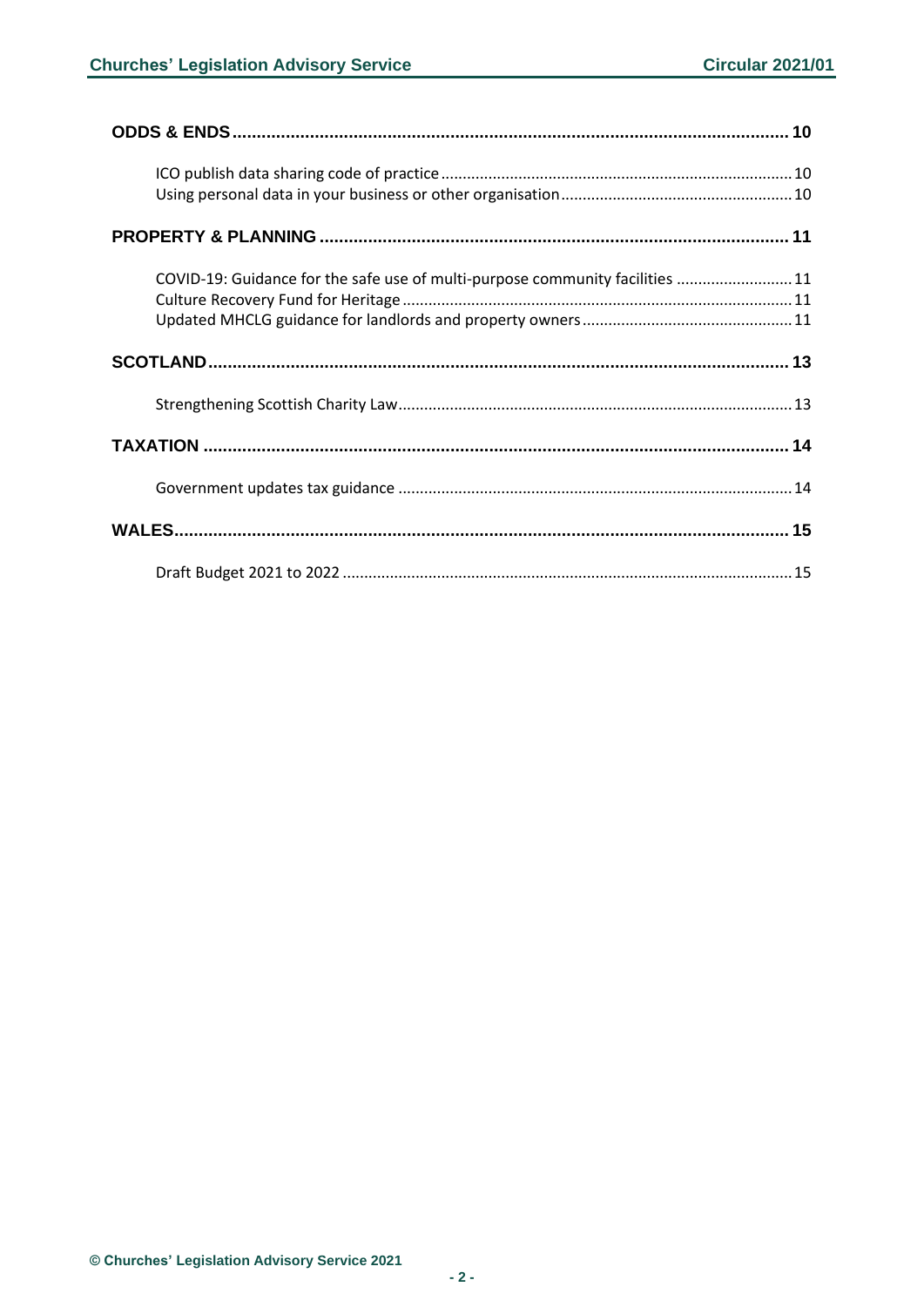# <span id="page-2-0"></span>**COVID-19 UPDATES**

*For the first time since the start of last year, all four nations of the United Kingdom have enacted a stay-at-home lockdown.*

**For information and possibly for action**

# <span id="page-2-1"></span>**England**

The Cabinet Office ha[s published](https://www.gov.uk/guidance/national-lockdown-stay-at-home) guidance for those in England. In short, people will only be allowed to leave their homes for the following reasons:

- To shop for basic necessities, for you or a vulnerable person.
- To go to work, or provide voluntary or charitable services, if you cannot reasonably do so from home.
- To exercise with your household (or support bubble) or one other person, this should be limited to once per day, and you should not travel outside your local area.
- To meet your support bubble or childcare bubble where necessary, but only if you are legally permitted to form one.
- To seek medical assistance or avoid injury, illness or risk of harm (including domestic abuse).
- To attend education or childcare for those eligible.

#### Additionally:

- All non-essential retail, hospitality and personal care services must close, or remain closed.
- Indoor and outdoor sports facilities must also close.

#### *Places of worship and occasional offices in England*

Specifically on places of worship, the guidance says this:

#### '**Weddings, civil partnerships, religious services and funerals**

Weddings, civil partnership ceremonies and funerals are allowed with strict limits on attendance, and must only take place in COVID-19 secure venues or in public outdoor spaces unless in exceptional circumstances.

Funerals can be attended by a maximum of 30 people. Linked religious, belief-based or commemorative events, such as stone settings and ash scatterings can also continue with up to 6 people in attendance. Anyone working is not counted in these limits. Social distancing should be maintained between people who do not live together or share a support bubble.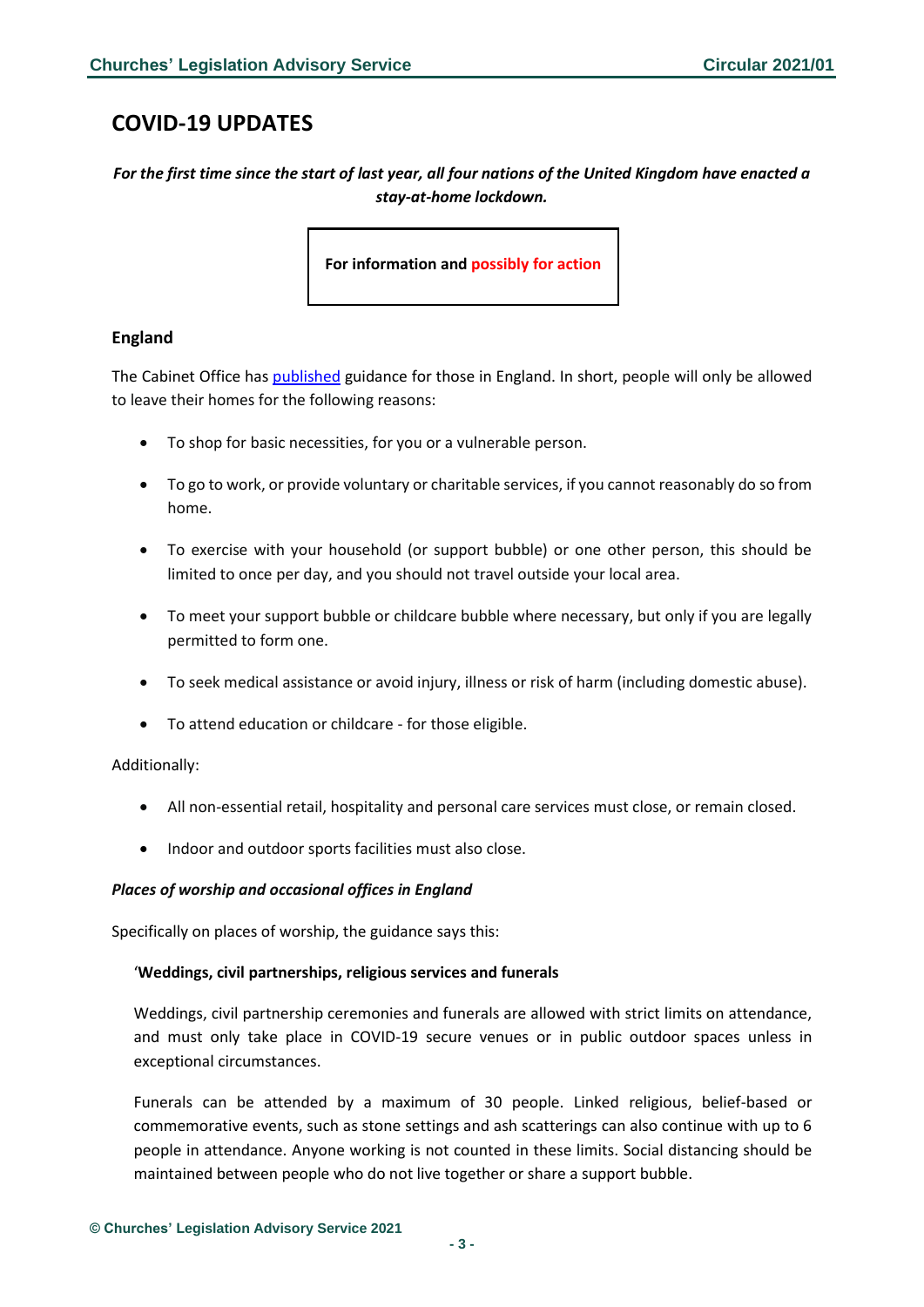Weddings and civil partnership ceremonies must only take place with up to 6 people. Anyone working is not included. These should only take place in exceptional circumstances, for example, an urgent marriage where one of those getting married is seriously ill and not expected to recover, or is to undergo debilitating treatment or life-changing surgery.

#### **Places of worship**

You can attend places of worship for a service. However, you must not mingle with anyone outside of your household or support bubble. You should maintain strict social distancing at all times.

You should follow the [national guidance on the safe use of places of worship.](https://www.gov.uk/government/publications/covid-19-guidance-for-the-safe-use-of-places-of-worship-during-the-pandemic-from-4-july)'

### <span id="page-3-0"></span>**Northern Ireland**

The Executive Office ha[s announced](https://www.executiveoffice-ni.gov.uk/news/executive-statement-additional-restrictions) that Regulations will be introduced so that no one can leave their home without a reasonable excuse. Amongst the additional restrictions agreed are:

- Private garden gatherings a maximum of six people from one household or support bubble only, with children under 12 counting towards the permitted total.
- Gatherings reduced to maximum of six people from two households. Children under 12 are now counted towards the permitted total.
- Outdoor exercise permitted with one person from another household.

#### *Faith and ceremonies*

The Executive agreed that Junior Ministers will 'meet with the Faith Leaders' Forum as soon as possible to discuss the option of all services moving online until 6 February.'

#### *We will issue an update when the new Regulations and guidance are issued***.**

#### <span id="page-3-1"></span>**Scotland**

The Scottish Government has [announced](https://www.gov.scot/news/scotland-in-lockdown/) a legal requirement forbidding anyone from leaving their home except for essential purposes, such as essential shopping, education, childcare or to support the vulnerable. A maximum of two people from up to two households will be able to meet outdoors, with children aged 11 and under not counted in that limit. Guidance can be found [here.](https://www.gov.scot/publications/coronavirus-covid-19-stay-at-home-guidance/)

#### *Faith and ceremonies*

From **8 January**, a number of other measures will be taken, including:

- Closing places of worship. Since stay-at-home rules do not allow leaving the home to attend a place of worship for a service or for private prayer, these would be closed for all purposes other than broadcasting a service, or conducting a funeral, marriage or civil partnership ceremony
- Reducing numbers allowed at a wedding ceremony or civil partnership registration to the legal minimum, i.e. 5 plus the possibility of an interpreter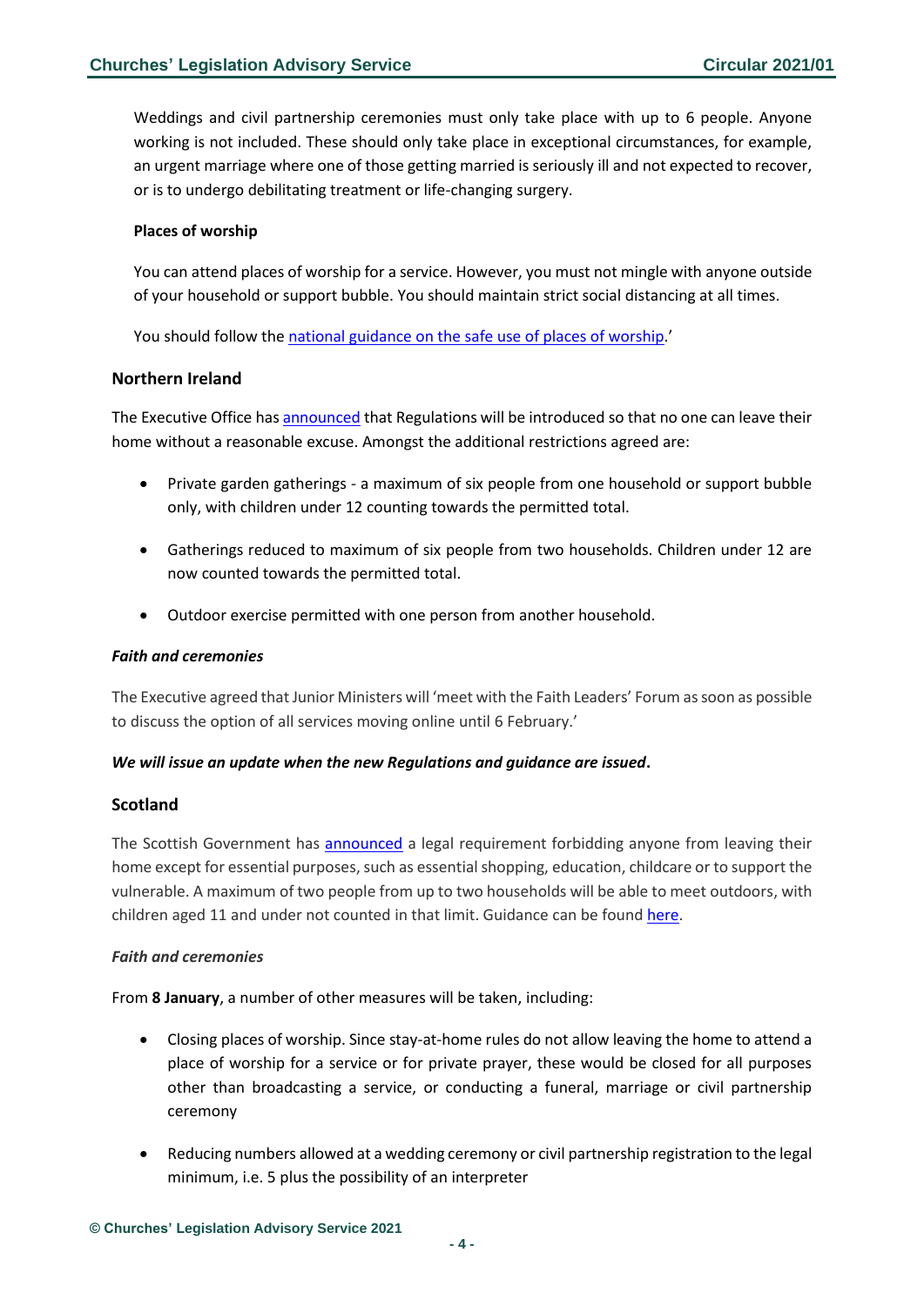• Prohibiting wakes and post-funeral gatherings, so that only funerals and any associated ceremonies (stone settings, ash scatterings, etc.) can take place

### <span id="page-4-0"></span>**Wales**

The Welsh Government announce[d Tier 4 restrictions](https://gov.wales/alert-level-4) before Christmas, meaning people must stay at home and meet only the people they live with. However, people can leave their homes to attend a place of worship, [wedding, civil partnership](https://gov.wales/guidance-marriages-and-civil-partnerships-coronavirus-html) or [funeral](https://gov.wales/guidance-funerals-covid-19) if invited.

#### *Faith and ceremonies*

- Funerals may take place but are subject to attendance limits. So far as a crematorium or place of worship is concerned, the appropriate limit will depend on the size and layout of the building.
- Likewise, wedding and civil partnerships can take place subject to attendance limits. The maximum number who can attend will include those who are legally required to be in attendance such as the celebrant, authorised person and any registration officials. The couple and their witnesses will also be included in the maximum number. The capacity of the building or room (once physical distancing measures are taken into account) will determine the numbers who can attend.

[Source: CLAS, 6 January]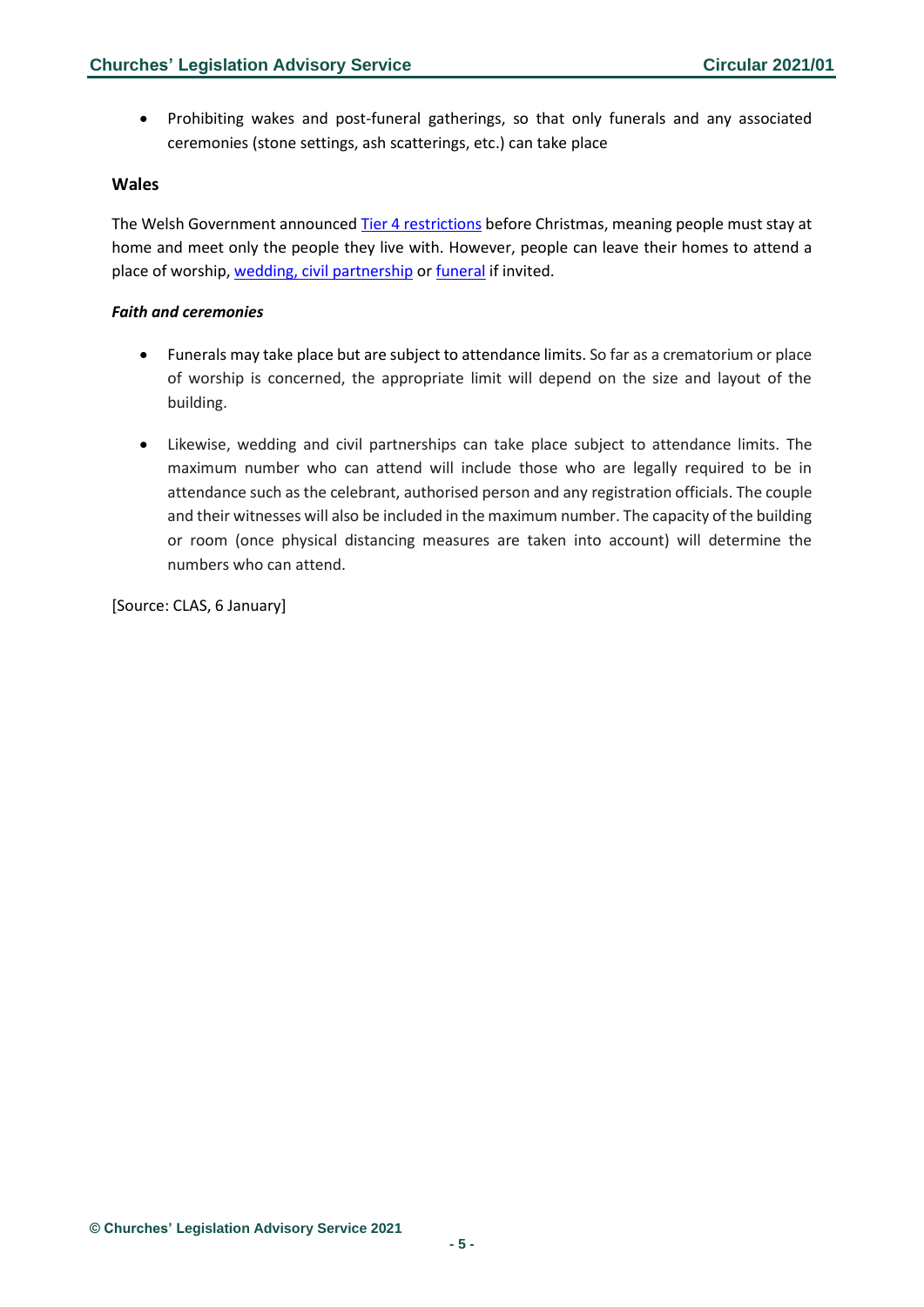# <span id="page-5-0"></span>**CHARITIES & CHARITY LAW**

# <span id="page-5-1"></span>**Charity Commission: COVID-19 guidance updated**

**For information**

The Charity Commission has added a new section on mergers and collaborative working to its [COVID-](https://www.gov.uk/guidance/coronavirus-covid-19-guidance-for-the-charity-sector#mergers-and-collaborative-working)[19 guidance.](https://www.gov.uk/guidance/coronavirus-covid-19-guidance-for-the-charity-sector#mergers-and-collaborative-working)

#### '**Mergers and collaborative working**

We know that the pressures of the pandemic may mean that charities need to reassess how they operate in order to avoid reducing services or closing down. In some cases this may be through collaborating or merging with one or more other charities. In some circumstances, mergers, or other forms of collaborative working, may make better use of charitable funds and property and provide better services for your beneficiaries. The Commission has [guidance and a checklist on](https://www.gov.uk/guidance/how-to-merge-charities)  [mergers and collaborative working.](https://www.gov.uk/guidance/how-to-merge-charities) Charities in search of partners for collaboration or merger can use our [register of charities](https://register-of-charities.charitycommission.gov.uk/) to find potential partners.'

[Source: Charity Commission, 22 December]

# <span id="page-5-2"></span>**Charity Commission: Inquiry into Christ Apostolic Church World Soul Winning and Evangelistic Ministry**



The Commission has concluded its [inquiry](https://www.gov.uk/government/news/former-chair-of-charity-disqualified-after-failures-resulted-in-loss-of-property) into Christ Apostolic Church World Soul Winning and Evangelistic Ministry. The inquiry was launched in 2015 when concerns were raised in connection with the repossession of the charity's land and property and subsequent litigation costs incurred by the trustees.

It revealed serious regulatory concerns, including failings in the charity's financial management and wider misconduct and/or mismanagement. The charity's former Chair, Pastor Paul Obadare, was disqualified for a period of 10 years.

[Source: Charity Commission, 18 December]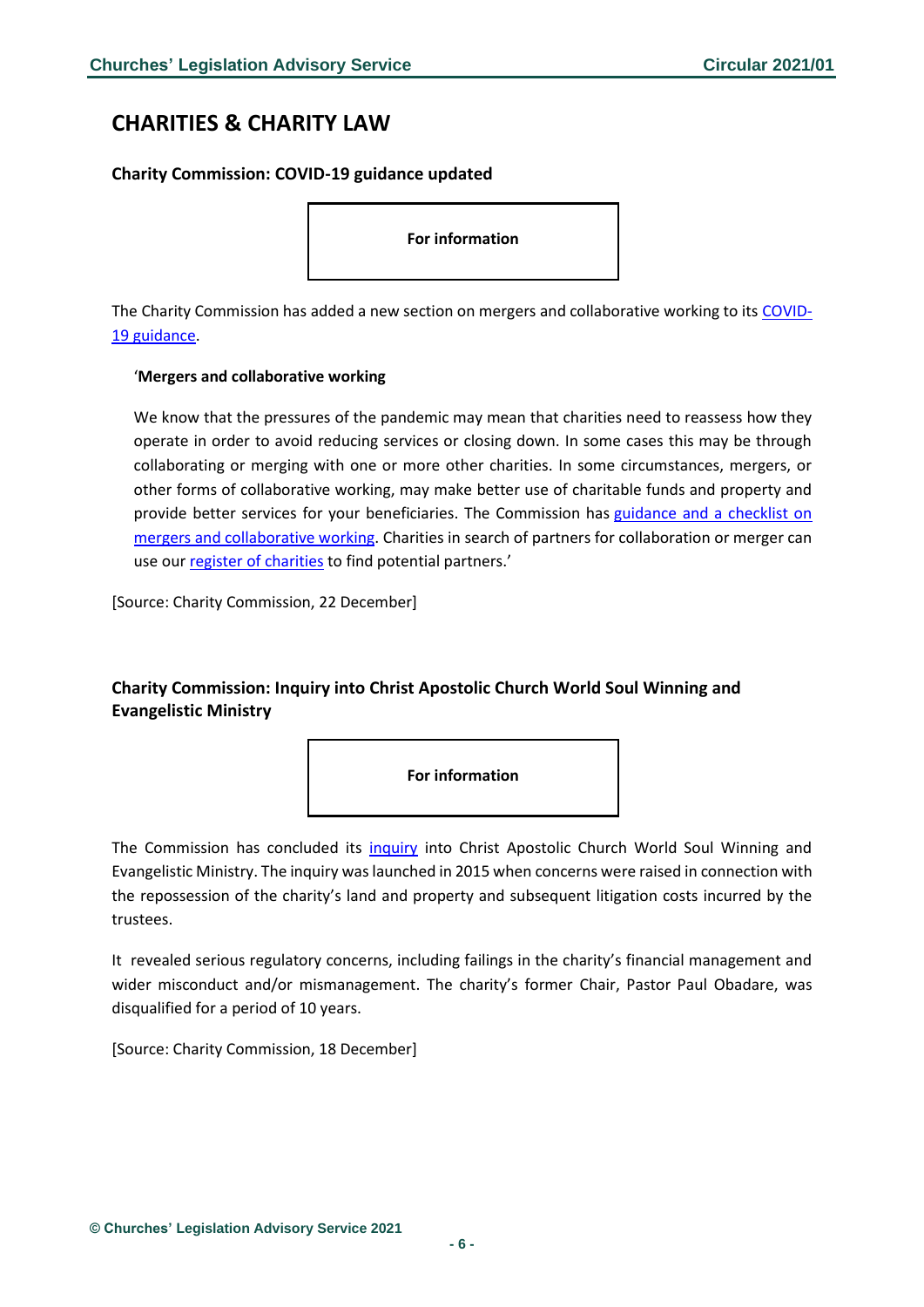# <span id="page-6-0"></span>**EMPLOYMENT**

### <span id="page-6-1"></span>**Coronavirus Job Retention Scheme**

**For information and possibly for action**

The Government has *[updated](https://assets.publishing.service.gov.uk/government/uploads/system/uploads/attachment_data/file/947841/Coronavirus_Job_Retention_Scheme_step_by_step_guide_for_employers.pdf)* its Coronavirus Job Retention Scheme after the scheme was extended until the end of April 2021.

[Source: HMRC, 23 December]

### <span id="page-6-2"></span>**Recruiting people from outside the UK from 1 January 2021**

**For information and possibly for action**

The Home Office has [published](https://www.gov.uk/guidance/recruiting-people-from-outside-the-uk?utm_source=0604510a-ec44-4ef1-a8c6-829ff89d64b4&utm_medium=email&utm_campaign=govuk-notifications&utm_content=daily) guidance for employers on recruiting people from outside the UK from 1 January 2021. Organisations need to have a sponsor licence to hire skilled workers from outside the UK. The guidance covers:

- [Skilled workers](https://www.gov.uk/guidance/recruiting-people-from-outside-the-uk?utm_source=0604510a-ec44-4ef1-a8c6-829ff89d64b4&utm_medium=email&utm_campaign=govuk-notifications&utm_content=daily#skilled-workers)
- [Intra-company transfers](https://www.gov.uk/guidance/recruiting-people-from-outside-the-uk?utm_source=0604510a-ec44-4ef1-a8c6-829ff89d64b4&utm_medium=email&utm_campaign=govuk-notifications&utm_content=daily#intra-company-transfers)
- [Other routes](https://www.gov.uk/guidance/recruiting-people-from-outside-the-uk?utm_source=0604510a-ec44-4ef1-a8c6-829ff89d64b4&utm_medium=email&utm_campaign=govuk-notifications&utm_content=daily#other-routes)
- [If you're already a Home Office license](https://www.gov.uk/guidance/recruiting-people-from-outside-the-uk?utm_source=0604510a-ec44-4ef1-a8c6-829ff89d64b4&utm_medium=email&utm_campaign=govuk-notifications&utm_content=daily#if-youre-already-a-home-office-licensed-sponsor)d sponsor
- [Apply for a sponsor licence.](https://www.gov.uk/guidance/recruiting-people-from-outside-the-uk?utm_source=0604510a-ec44-4ef1-a8c6-829ff89d64b4&utm_medium=email&utm_campaign=govuk-notifications&utm_content=daily#apply-for-a-sponsor-licence)

[Source: Home Office, 31 December]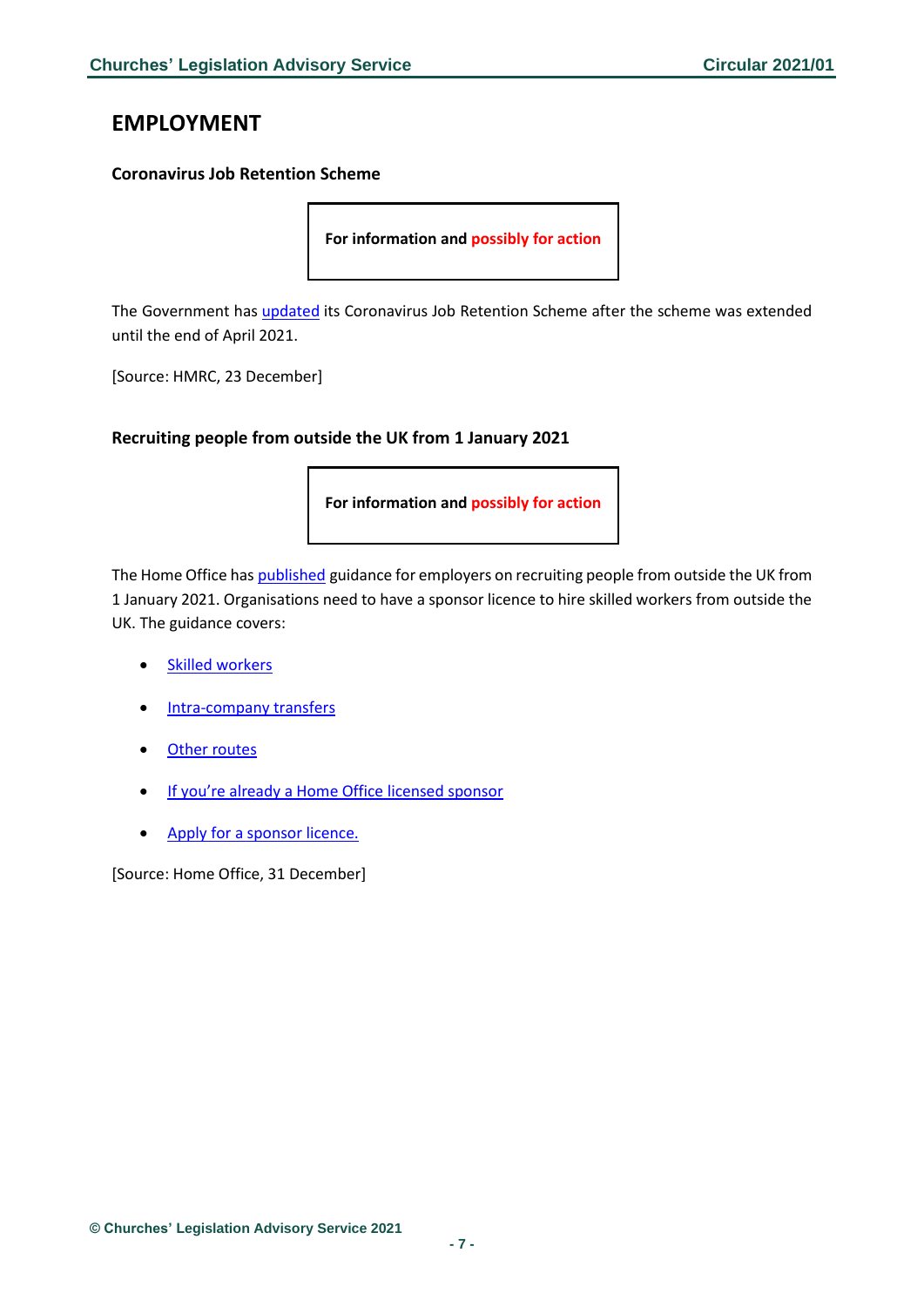# <span id="page-7-0"></span>**EUROPE**

<span id="page-7-1"></span>**Brexit**

**For information**

As you all know, the UK and the EU finally agreed a Trade and Cooperation Agreement, an Agreement on Nuclear Cooperation and an Agreement on Security Procedures for Exchanging and Protecting Classified Information.

There is a helpful summary explainer of the trade deal [here,](https://assets.publishing.service.gov.uk/government/uploads/system/uploads/attachment_data/file/948093/TCA_SUMMARY_PDF.pdf) while the full text of all of the agreements is [here.](https://www.gov.uk/government/publications/agreements-reached-between-the-united-kingdom-of-great-britain-and-northern-ireland-and-the-european-union) The [European Union \(Future Relationship\) Act 2020](https://www.legislation.gov.uk/ukpga/2020/29/contents/enacted) received Royal Assent on 32 December.

[Source: 10 Downing Street, 31 December]

# <span id="page-7-2"></span>**Brexit checker tool published**



The Brexit transition period ended on 31 December 2020. The Government has updated its guidance on Brexit with a new "Brexit checker" tool. The guidance states that 'New rules apply to things like travel and doing business with Europe. Use the Brexit checker to get a personalised list of actions for you, your business and your family.' The guidance covers:

- [importing goods from the EU](https://www.gov.uk/prepare-to-import-to-great-britain-from-january-2021)
- [exporting goods to the EU](https://www.gov.uk/prepare-to-export-from-great-britain-from-january-2021)
- [moving goods to or from Northern Ireland](https://www.gov.uk/guidance/moving-goods-into-out-of-or-through-northern-ireland-from-1-january-2021)
- [travelling to the EU](https://www.gov.uk/visit-europe-1-january-2021)
- [living and working in the EU](https://www.gov.uk/uk-nationals-living-eu)
- [staying in the UK if you're an EU citizen](https://www.gov.uk/staying-uk-eu-citizen)
- [Get the complete list](https://www.gov.uk/transition-check/questions) of what you need to do for you, your business and your family.

[Source: 10 Downing Street, 4 January]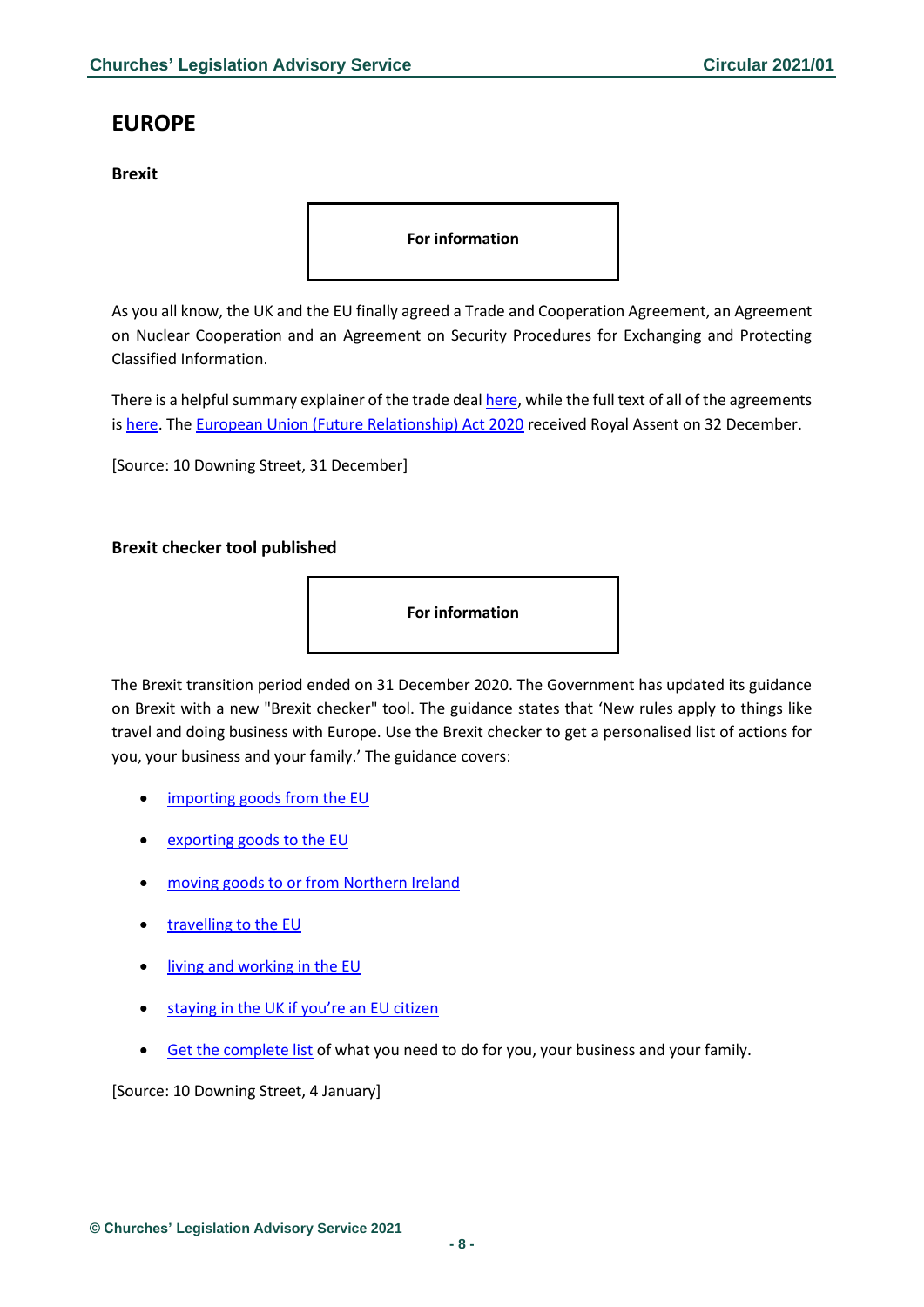# <span id="page-8-0"></span>**FUNDING**

# <span id="page-8-1"></span>**Government updates COVID-19 support guidance**

**For information**

The Government has updated guidance for COVID-19 support measures to reflect the UK's updated state aid agreement with the EU Commission. It clarifies that EU state aid rules apply to all payments made **before 1 January 2021**. The following have been updated:

- [Local Restrictions Support Grant](https://www.gov.uk/guidance/check-if-youre-eligible-for-the-coronavirus-local-restrictions-support-grant-for-open-businesses?utm_source=abe6c796-ef5b-4d7c-ae48-c5fb01e636d3&utm_medium=email&utm_campaign=govuk-notifications&utm_content=daily#history) (for open businesses)
- [Local Restrictions Support Grant \(for closed businesses\)](https://www.gov.uk/guidance/check-if-youre-eligible-for-the-coronavirus-local-restrictions-support-grant-for-closed-businesses?utm_source=383bc460-a905-4b4f-a177-c19816353b92&utm_medium=email&utm_campaign=govuk-notifications&utm_content=daily)
- [Local Restrictions Support Grants \(LRSG\), Additional Restrictions Grant \(ARG\), Christmas](https://www.gov.uk/government/publications/local-restrictions-support-grants-lrsg-and-additional-restrictions-grant-arg-guidance-for-local-authorities?utm_source=39895477-7541-4b65-b3b8-458243277626&utm_medium=email&utm_campaign=govuk-notifications&utm_content=daily)  [Support Payment \(CSP\) for wet-led pubs: guidance for local authorities](https://www.gov.uk/government/publications/local-restrictions-support-grants-lrsg-and-additional-restrictions-grant-arg-guidance-for-local-authorities?utm_source=39895477-7541-4b65-b3b8-458243277626&utm_medium=email&utm_campaign=govuk-notifications&utm_content=daily)
- [Coronavirus Additional Restrictions Grant](https://www.gov.uk/guidance/check-if-youre-eligible-for-the-coronavirus-additional-restrictions-grant?utm_source=26333f8d-7756-4212-88ca-de6e8439cb2b&utm_medium=email&utm_campaign=govuk-notifications&utm_content=daily#history)

[Source: MHCLG, 27 and 31 December]

# <span id="page-8-2"></span>**New lockdown grants to support businesses and protect jobs**

**For information and possibly for action**

HM Treasury has [announced](https://www.gov.uk/government/news/46-billion-in-new-lockdown-grants-to-support-businesses-and-protect-jobs) that businesses in the retail, hospitality and leisure sectors may receive a one-off grant worth up to £9,000. The one-off top-ups will be granted to closed businesses as follows:

- £4,000 for businesses with a rateable value of £15,000 or under
- £6,000 for businesses with a rateable value between £15,000 and £51,000
- £9,000 for businesses with a rateable value of over £51,000.

[Source: HM Treasury, 5 January]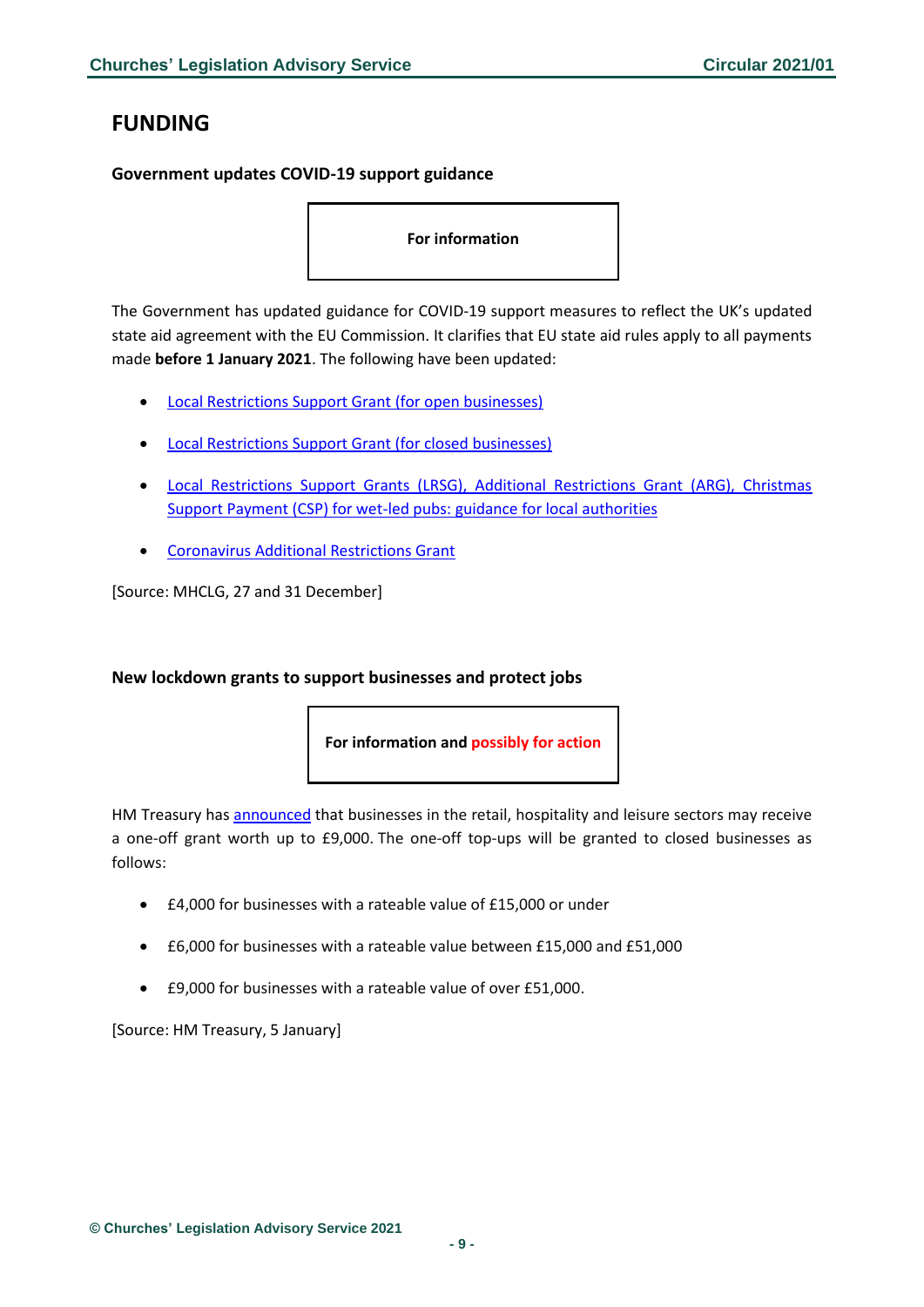# <span id="page-9-0"></span>**ODDS & ENDS**

# <span id="page-9-1"></span>**ICO publish data sharing code of practice**

**For information**

The Information Commissioner's Office has **[published](https://ico.org.uk/for-organisations/data-sharing-a-code-of-practice/)** its data sharing code of practice that will 'guide practitioners through the practical steps they need to take to share data while protecting people's privacy.'

[Source: Information Commissioner's Office, 17 December]

# <span id="page-9-2"></span>**Using personal data in your business or other organisation**

**For information**

The Government has [published](https://www.gov.uk/guidance/using-personal-data-in-your-business-or-other-organisation) guidance on using personal data in businesses and other organisations. It details what action organisations need to take in relation to data protection and data flows with the EU/EEA.

[Source: DCMS, 31 December]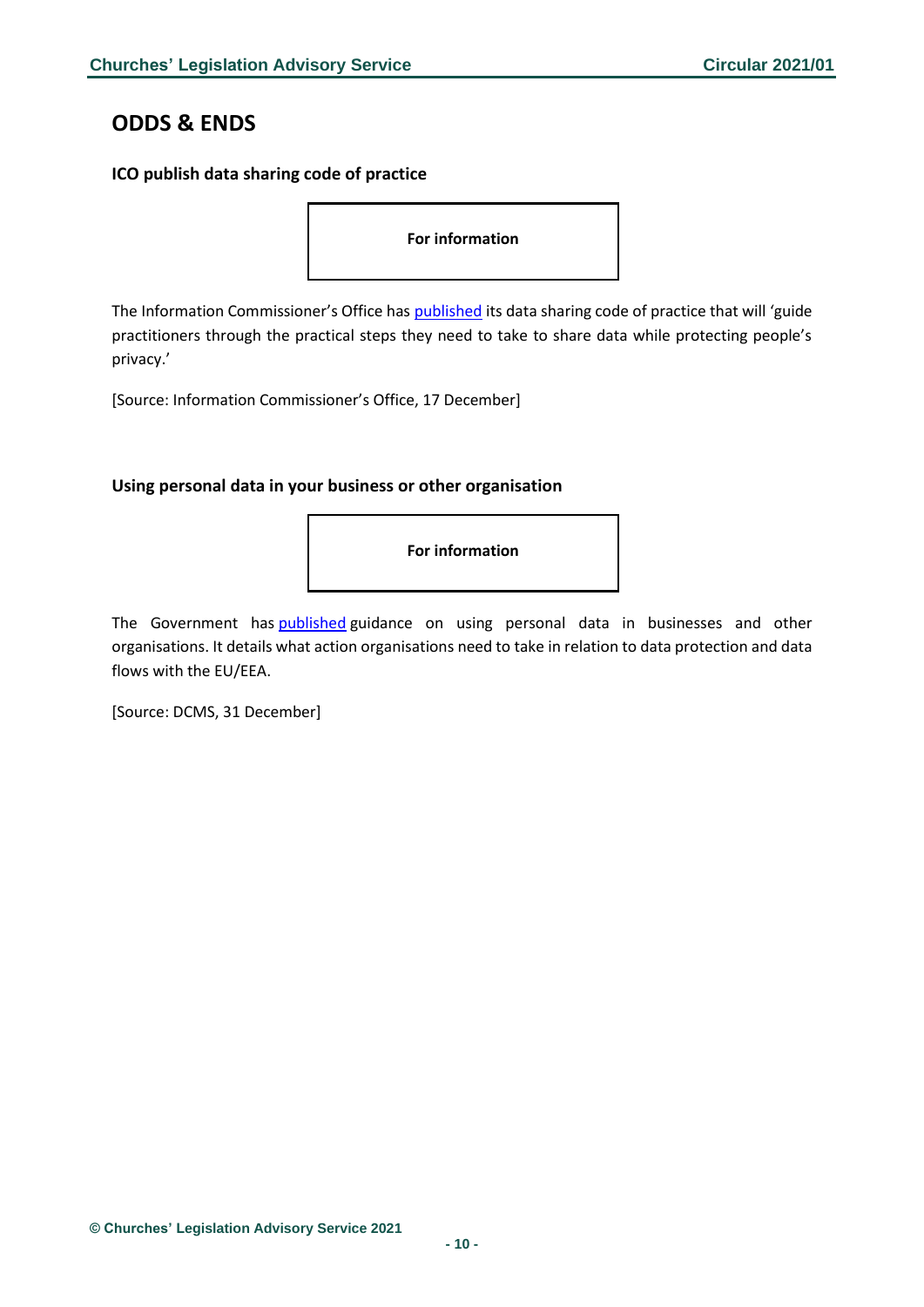# <span id="page-10-0"></span>**PROPERTY & PLANNING**

### <span id="page-10-1"></span>**COVID-19: Guidance for the safe use of multi-purpose community facilities**

**For information**

MHCLG has [updated](https://www.gov.uk/government/publications/covid-19-guidance-for-the-safe-use-of-multi-purpose-community-facilities/covid-19-guidance-for-the-safe-use-of-multi-purpose-community-facilities) its guidance for the safe us of multi-purpose community facilities, such as village halls. The guidance has been updated to reflect the 4 January announcement of the national lockdown for all England.

[Source: MHCLG, 5 January]

### <span id="page-10-2"></span>**Culture Recovery Fund for Heritage**



The National Lottery Heritage Fund is [distributing](https://www.heritagefund.org.uk/funding/culture-recovery-fund-heritage-second-round) £36m of government funding to organisations in England, in partnership with Historic England, based on criteria set by DCMS.

This second round will offer grants of between £10,000 and £3m to support organisations to make the transition towards full reopening. The fund will be open for applications from **7 January** and you can apply any time from then until **26 January 2021**.

[Source: National Lottery Heritage Fund, 31 December]

#### <span id="page-10-3"></span>**Updated MHCLG guidance for landlords and property owners**

**For information**

MHCLG has published updated guidance for landlords to reflect changes to the tier system and the introduction of a 4th tier from 20 December. The Government has updated:

- [Guidance](https://www.gov.uk/government/publications/understanding-the-possession-action-process-guidance-for-landlords-and-tenants?utm_source=8c943848-dffe-4954-995a-bb266477174e&utm_medium=email&utm_campaign=govuk-notifications&utm_content=daily#history) for landlords and tenants in the private and social rented sectors to explain the possession action process in the county courts in England and Wales.
- [Non-statutory guidance](https://www.gov.uk/government/publications/covid-19-and-renting-guidance-for-landlords-tenants-and-local-authorities?utm_source=d4c23677-f450-49fc-9ba4-3beade732812&utm_medium=email&utm_campaign=govuk-notifications&utm_content=daily) for landlords, tenants and local authorities in the private and social rented sectors in the context of Coronavirus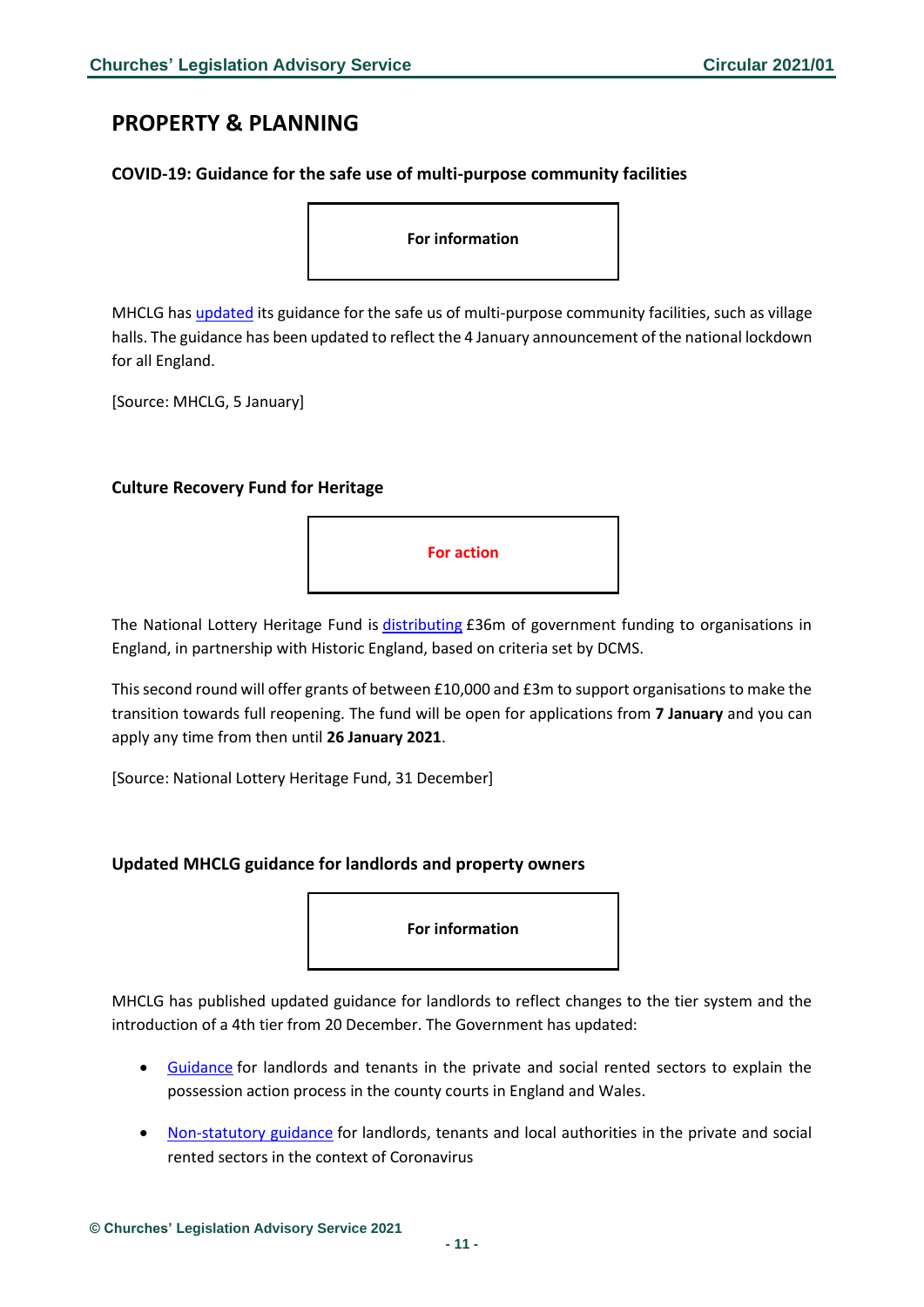MHCLG has also updated guidance to reflect changes to local restriction tiers that may be of interest to property owners. Of particular interest to CLAS members are

- [Guidance for the safe use of places of worship and special religious services and gatherings](https://www.gov.uk/government/publications/covid-19-guidance-for-the-safe-use-of-places-of-worship-during-the-pandemic-from-4-july/covid-19-guidance-for-the-safe-use-of-places-of-worship-from-2-december)  [during the pandemic](https://www.gov.uk/government/publications/covid-19-guidance-for-the-safe-use-of-places-of-worship-during-the-pandemic-from-4-july/covid-19-guidance-for-the-safe-use-of-places-of-worship-from-2-december) and
- [Guidance for the safe use of multi-purpose community facilities.](https://www.gov.uk/government/publications/covid-19-guidance-for-the-safe-use-of-multi-purpose-community-facilities/covid-19-guidance-for-the-safe-use-of-multi-purpose-community-facilities)

[Source: MHCLG, 21 & 22 December]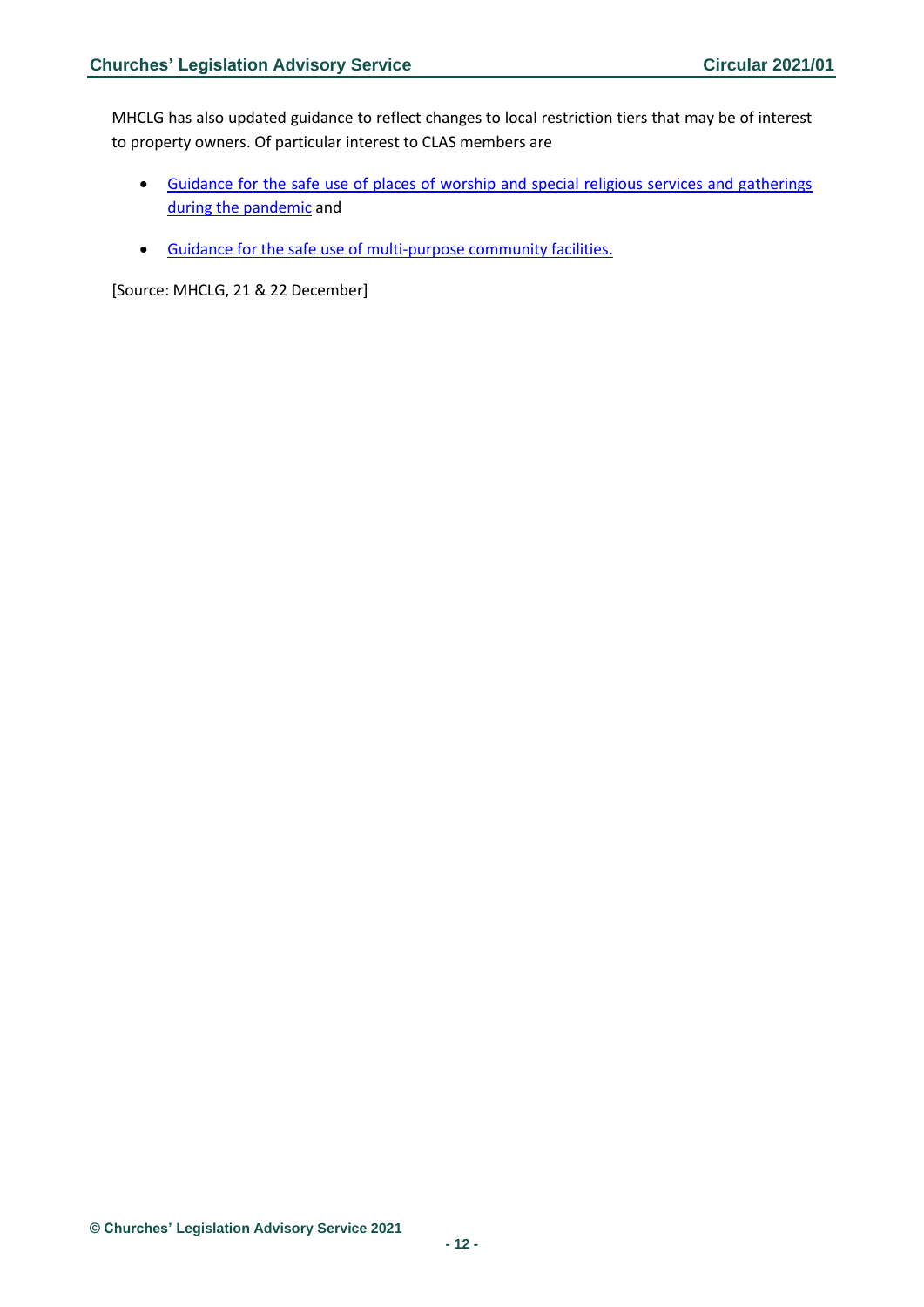# <span id="page-12-0"></span>**SCOTLAND**

# <span id="page-12-1"></span>**Strengthening Scottish Charity Law**

**For information and possibly for action**

The Scottish Government has [published](https://consult.gov.scot/local-government-and-communities/strengthening-scottish-charity-law/consult_view/) a consultation – closing **5 February** – to develop and refine proposals to "strengthen" charity law.

This follows on from a previous consultation in 2019 which sought views on potential improvements to the statutory charity regulation framework in Scotland. The consultation looked at proposals put forward by the Scottish Charity Regulator (OSCR).

[Source: Scottish Government, 21 December]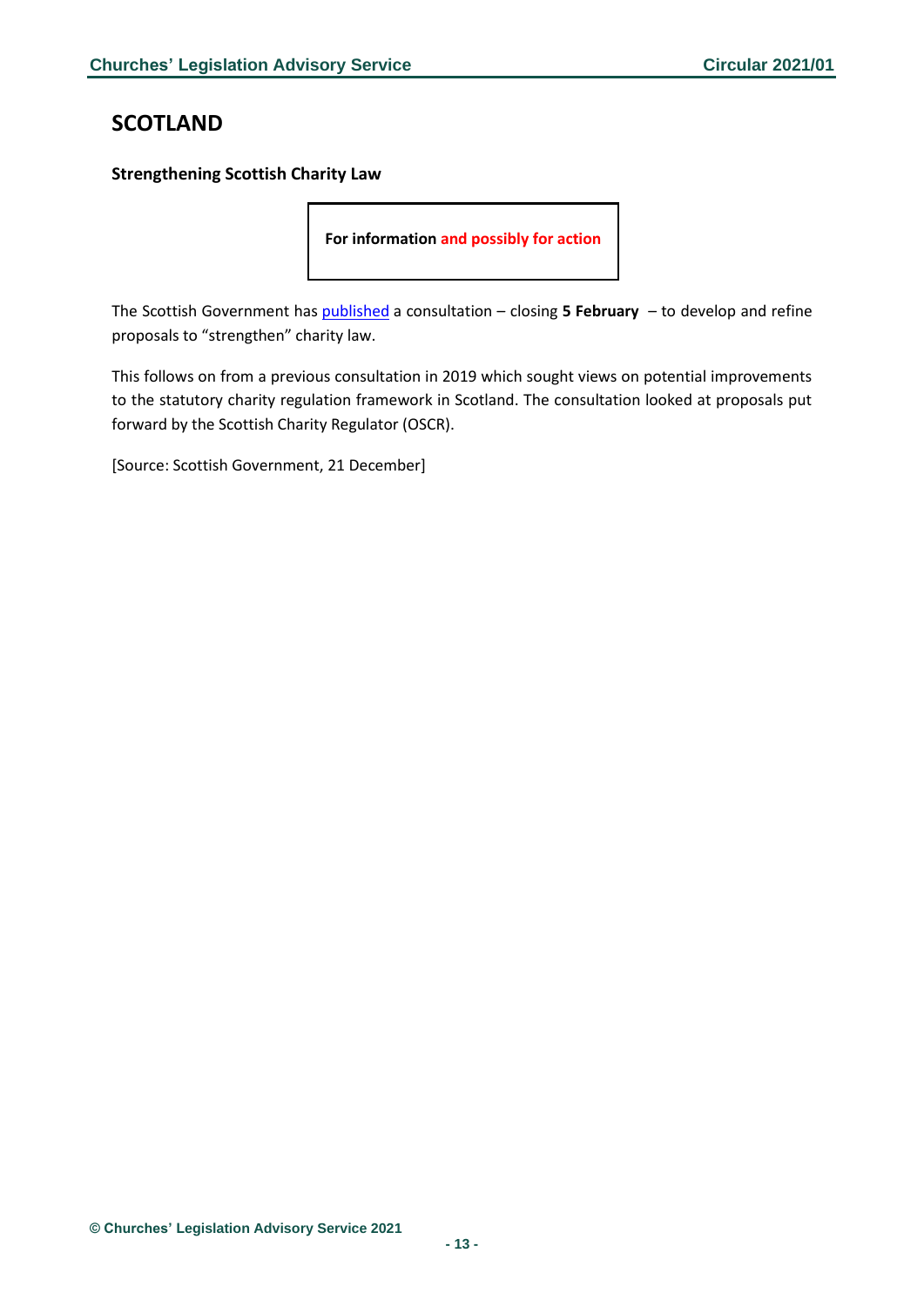# <span id="page-13-0"></span>**TAXATION**

### <span id="page-13-1"></span>**Government updates tax guidance**

**For information and possibly for action**

Of possible interest, HMRC has [published](https://www.gov.uk/guidance/claiming-preferential-rates-of-duty-between-the-uk-and-eu-from-1-january-2021?utm_source=db6b9722-8d65-497d-a8b6-f077a1d0f3a4&utm_medium=email&utm_campaign=govuk-notifications&utm_content=daily) guidance on how to claim preferential rates of duty on goods covered in the UK's deal with the EU and how to declare goods imported into the UK on your import declaration.

HMRC has also updated various tax guidance notes to reflect that the Brexit transition period has ended. HMRC has updated:

- [Admission charges to cultural events \(VAT Notice 701/47\)](https://www.gov.uk/guidance/admission-charges-to-cultural-events-and-vat-notice-70147?utm_source=3f5cb182-0d56-48de-ba2a-58bd8eda6119&utm_medium=email&utm_campaign=govuk-notifications&utm_content=daily#history)
- [Pay no import duties and VAT on goods for charity](https://www.gov.uk/guidance/pay-no-import-duties-and-vat-on-goods-for-charity?utm_source=9c8423b2-e46d-4ec9-b2f7-8e46df7877aa&utm_medium=email&utm_campaign=govuk-notifications&utm_content=daily#history)
- [How VAT affects charities \(VAT Notice 701/1\)](https://www.gov.uk/guidance/how-vat-affects-charities-notice-7011?utm_source=27c30afe-3c08-42c0-b143-13292f37ee00&utm_medium=email&utm_campaign=govuk-notifications&utm_content=daily#history)
- [Reliefs from VAT for disabled and older people \(VAT Notice 701/7\)](https://www.gov.uk/guidance/reliefs-from-vat-for-disabled-and-older-people-notice-7017?utm_source=abd7d895-9429-41f2-9c94-b05968137051&utm_medium=email&utm_campaign=govuk-notifications&utm_content=daily)
- [VAT Refund Scheme for museums and galleries \(VAT Notice 998\)](https://www.gov.uk/guidance/vat-refund-scheme-for-museums-and-galleries-notice-998?utm_source=f95bee07-037c-47f9-b4b2-ef519192e9ff&utm_medium=email&utm_campaign=govuk-notifications&utm_content=daily#history)
- [Land and property \(VAT Notice 742\).](https://www.gov.uk/guidance/vat-on-land-and-property-notice-742?utm_source=c57e91ae-47ac-4546-8f32-2857779e4e59&utm_medium=email&utm_campaign=govuk-notifications&utm_content=daily)

[Source: HMRC, 28 and 31 December]